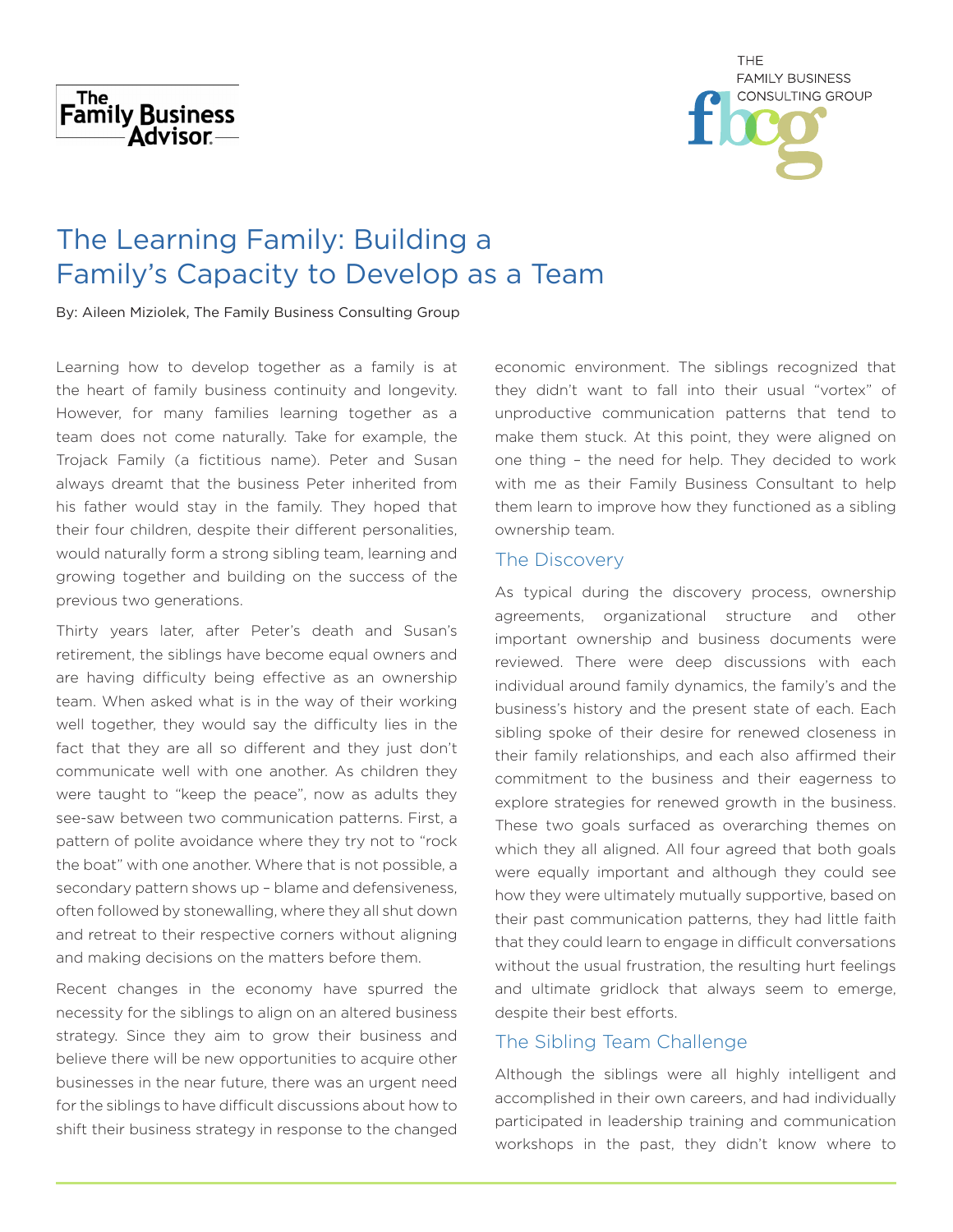start in forming an ownership team that would lead the company in a way that would work for them now that dad was no longer at the helm. What they realized was that even though they were a group of highperforming individuals, that did not necessarily result in them working together as a high functioning team. This breakthrough reveals itself often with families and teams. As individuals achieve higher levels of education and individual success, they often become more entrenched in their own specific ways and focused on their own pursuits. This tendency can, at times, make it even more difficult to put aside their individual perspectives and be willing to "team" with others to achieve a collective purpose. This is especially prevalent in the sibling stage of family business, where there is a transition from one decision-maker to a family team that is required to collaborate and make decisions together.

#### Vertical and Horizontal Learning

### for Good Governance

As every founder knows, there is an often challenging, personal growth journey that accompanies the evolution of a successful business. Most entrepreneurs will agree that you can't grow a business without growing a business owner. In the same vein, when the business evolves into a family business and the responsibilities and privileges of ownership transition to siblings or cousins, more complex systems of shared control and responsibility emerge and the vertical learning and self-discovery for leaders needs to be augmented with more horizontal learning and relationship intelligence across the team. The sibling ownership stage is often the first that demands a truly collaborative approach to decision-making and while supporting governance structures that allow for appropriate contributions and accountability are necessary, structure alone does not lead to good governance. Siblings and cousins need to learn advanced relationship and communication skills to



work together as a team. Many point to this transition as the hardest and most critical of all in the life of a family-owned firm and they are not mistaken. In this stage, the sage truth is that you can't continue to grow a family business without "growing" and developing the relationships within the family.

Research and publications have shown that in family business it is most often the "familiness" that makes or breaks the business. This is true in every family business, whether the business is in the second or seventh generation. To support positive familiness, learning and growing must be both vertical (individual) and horizontal (across the family system). This is the only way to sustainably increase the family's capacity to manage family dynamics and build the necessary trust to move forward together.

**Learning and Growing** 



As a simple example, I am often asked to coach successors to sharpen their leadership skills in preparation for increased responsibility and influence in their family business. However, in most cases I need to explain to families that coaching the successor alone is only half the job. The more important half is developing the successor and incumbent leader's relationship – as a team, so that each can put down their proverbial armour and embrace the vulnerability of learning new roles together. Coaching the relationship builds the trust and open communication required for both leader and successor to open-up and "dance together" as one learns to step up, at the same time, the other learns to step back.